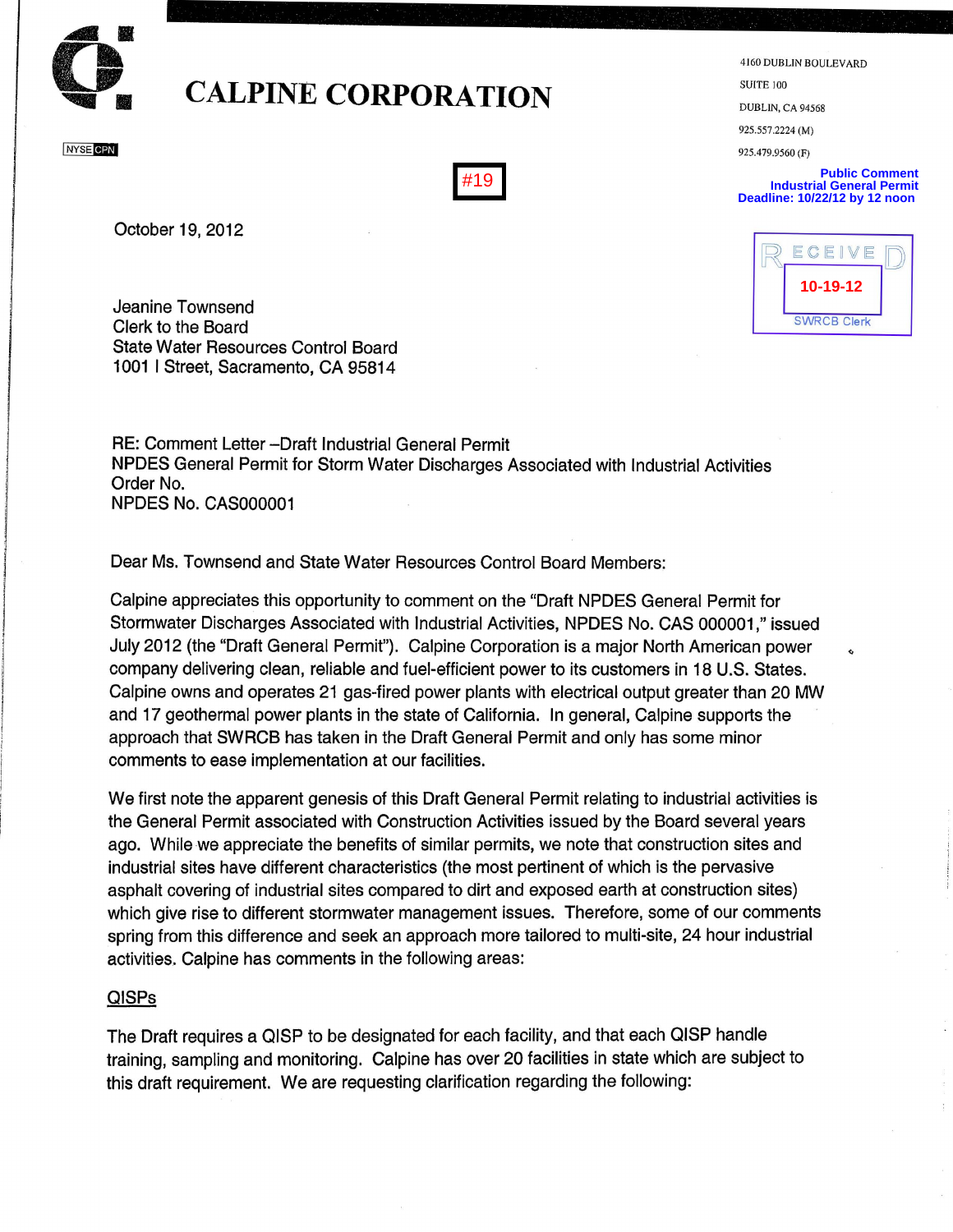- IX. Training Qualifications
	- A. General

2. Dischargers shall:

a. Designate a person to be the facility's QISP and ensure that this person has attended and satisfactorily completed a State Water Board sponsored or approved QISP training course and that this QISP has attained the appropriate level (QISP I, II, *11/)* required to comply with this General Permit. Tables 1 and 2, below, contain role-specific permit requirements for the different QISP levels.

b. Ensure that the facility's designated QISP provides sufficient training to all facility staff members assigned to perform activities related to this General Permit.

Is the State Water Board Sponsored or approved QISP training course a one-time training requirement, or will this be required on a periodic basis?

Currently, the Draft General Permit requires a QISP to be deSignated for each facility. Calpine would prefer to assign a QISP at the regional level to implement the General Permit and SWPPP requirements at multiple facilities. The QISP would then be responsible for training and delegating the job duties (which might include sampling and monitoring) at a facility level. Additionally requiring three levels of QISPs is a rather burdensome layering of staffing which is not likely to inure to the benefit of water quality. 1<br>
Is the Sta<br>
requirem<br>
Currently<br>
2<br>
would pre<br>
delegatin<br>
Additiona<br>
not likely<br>
1<br>
3<br>
In additiona<br>
individual<br>
listed abc<br>
responsit<br>
intent of t<br>
PRE-STC<br>
4

In addition, Table 1: Role-Specific Permit Requirements (by Task) does not include the individual tasks for conducting the sampling, inspections and monitoring. For the specific tasks listed above, the designated regional QISP could provide this training to the individual responsible. Please confirm that designating a QISP for multiple facilities is consistent with the intent of this Draft General Permit, or provide further clarification.

## PRE-STORM INSPECTIONS

Currently the Draft General Permit requires facility personnel to monitor weather forecasts and, if certain storm events are expected, do visual observations. Devoting staff to weather forecast review and associated inspections is burdensome and duplicative of other existing observations and maintenance plans. We note that this requirement is an example of a requirement which probably arose in the construction context, where unpaved sites are the norm, and where weather events can have significant effects. Paved industrial sites have different issues and different existing tools designed to deal with weather events and their impacts. Calpine recommends the requirement that each facility perform pre-storm inspections be deleted. Instead, each facility could include in its monthly BMP inspection any areas that may be impacted by significant events.

# NALs

The Draft General Permit contains two types of NALs. One is an annual NAL, which is the 2008 MSGP benchmark value, and is applicable for all parameters listed in Table 5. The other NAL is an instantaneous maximum NAL, which has been calculated from a Water Board dataset to identify drainage areas of concern and is only applicable for Total Suspended Solids (TSS), Oil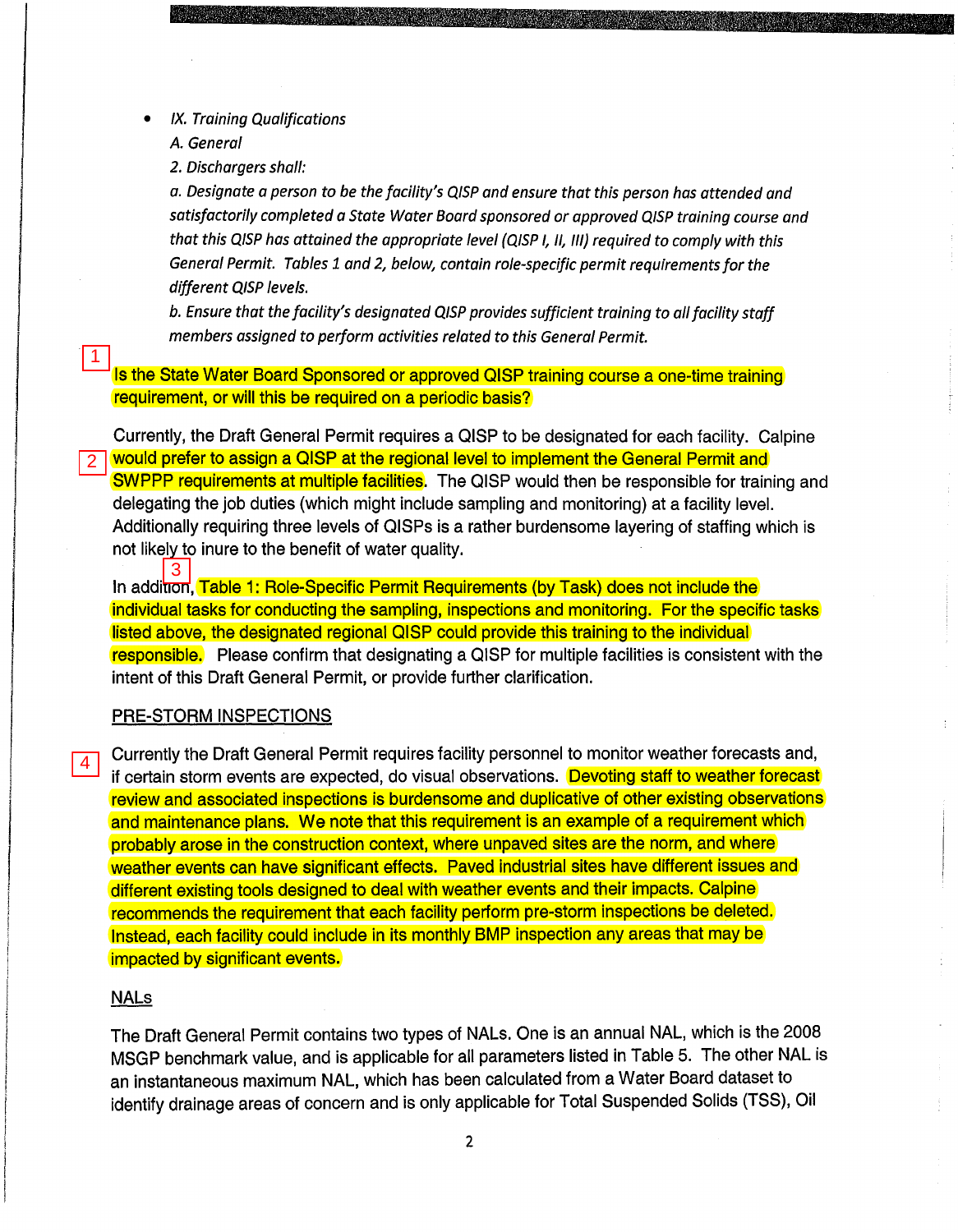and Grease (O&G), and pH. An NAL exceedance is determined as follows: (1) for the annual NAL, an exceedance occurs when the average of all analytical results from all samples taken at a facility during a reporting year and calculated in accordance with the US EPA guidance exceeds an annual NAL value for any parameter listed in Table 5 of this Draft General Permit (or is outside the NAL pH range), or; (2) for the instantaneous maximum NAL, an exceedance occurs when the second analytical result from any sample taken at a facility for the same parameter in Table 5 of this Draft General Permit (TSS, O&G, or pH) exceeds the instantaneous maximum NAL value (or is outside the NAL pH range) in a single reporting year. For the purposes of this General Permit, the reporting year is July 1 through June 30.

In the event that sampling results indicate an NAL exceedance, the Discharger's Baseline status immediately and automatically changes to Level 1 status for all parameters exceeded. Within 60 days of obtaining Level 1 status, Dischargers shall complete an evaluation of the facility's SWPPP and all the industrial pollutant sources at the facility. The evaluation shall identify whether additional operational source control BMPs and/or SWPPP implementation measures are necessary to prevent or reduce all industrial pollutants in industrial storm water discharges in compliance with BAT/BCT. This evaluation shall not be limited to the parameter(s) exceeding the N  $_5$  [s).  $\,$  This would require us to submit a level 1 ERA report.  $\,$ 

Calpine contends this requirement is burdensome and inconsistent with other regulatory requirements. Calpine recommends following corrective action triggers in the US EPA Multi-Sector General Permit for Stormwater Discharges Associated with Industrial Activity (MSGP)) Section 6.0, Monitoring. If after the collection of 4 quarterly samples, if the average of the 4 values for any parameter exceeds the NAL, you must complete Level 1 Corrective Actions. This will proyide for consistency and accuracy between the MSFP and NPDES. In addition, this uniform requirement would provide time for facilities to conduct tests/inspections to determine the cause of the NAL exceedance. Typically, exceedances are caused by natural background pollutants and a facility would easily exceed the instantaneous maximum/annual NAL. Adopting the federal system of multiple episodes allows for a broader view of the conditions. Seeing the results in a more expansive context will decrease the likelihood of unnecessary actions and assessments, actions that in the final analysis would not improve water quality or add any other value.

### OPERATING HOURS OR BUSINESS HOURS

In attachment H, the definition of Scheduled Facility Operating Hours is defined as follows:

#### *Scheduled Facility Operating Hours*

*The time periods when the facility is staffed* to *conduct any function related* to *industrial activity, but excluding time periods where only routine maintenance, emergency response, security, and/or janitorial services are performed.* 

Calpine's power plants operation hours are 24 hours and the business hours are  $8$  am  $-$  5 pm. The Draft General Permit section XI (A.)(2)(a) currently requires a visual observation to be